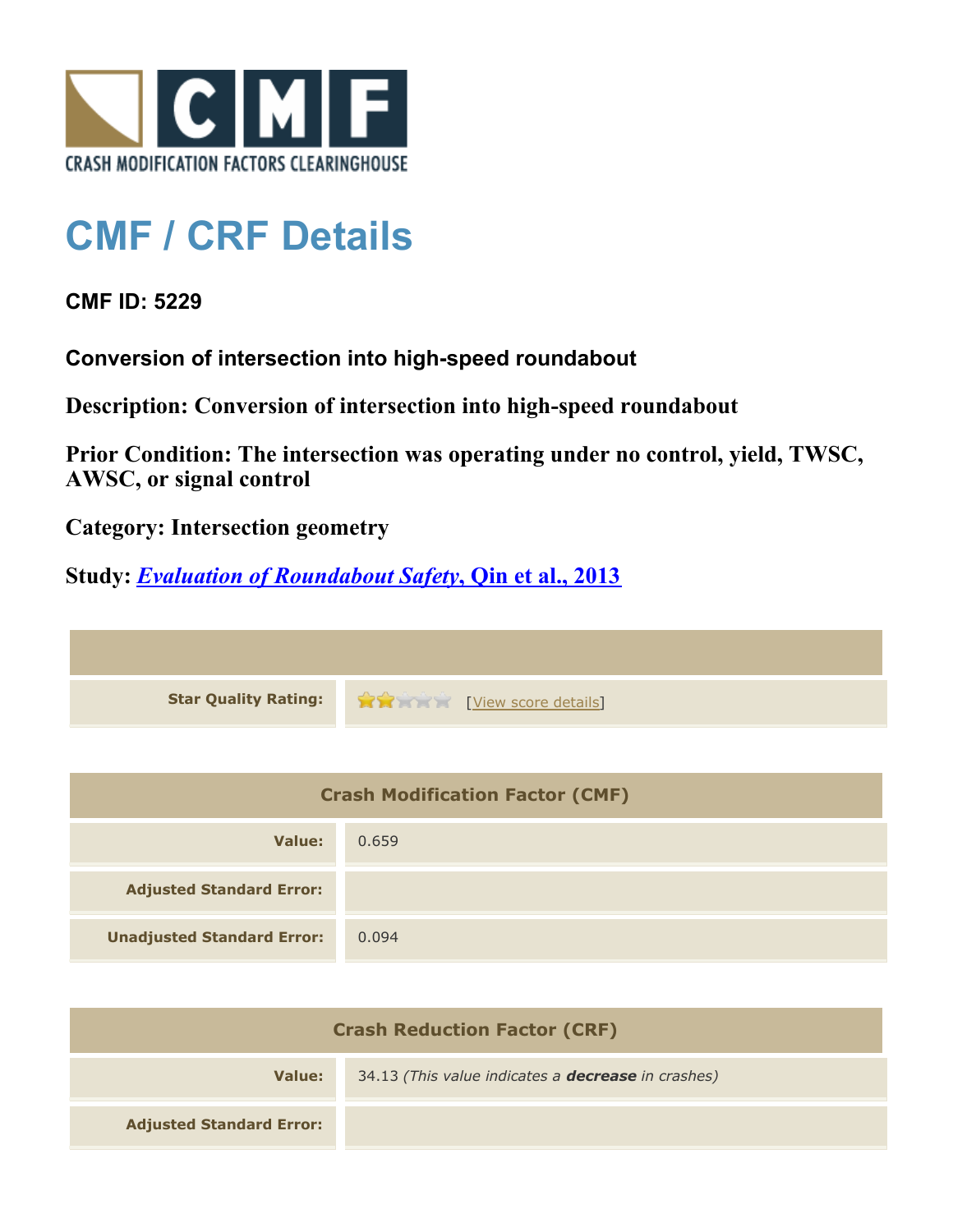| <b>Applicability</b>       |               |
|----------------------------|---------------|
| <b>Crash Type:</b>         | All           |
| <b>Crash Severity:</b>     | All           |
| <b>Roadway Types:</b>      | Not specified |
| <b>Number of Lanes:</b>    | 2,4           |
| <b>Road Division Type:</b> | All           |
| <b>Speed Limit:</b>        |               |
| <b>Area Type:</b>          | All           |
| <b>Traffic Volume:</b>     |               |
| <b>Time of Day:</b>        | All           |

### *If countermeasure is intersection-based*

| <b>Intersection Type:</b>         | Roadway/roadway (not interchange related)                                              |
|-----------------------------------|----------------------------------------------------------------------------------------|
| <b>Intersection Geometry:</b>     | $3$ -leg, $4$ -leg                                                                     |
| <b>Traffic Control:</b>           | Other                                                                                  |
| <b>Major Road Traffic Volume:</b> | 4100 (total entering) to 48100 (total entering) Annual Average Daily<br>Traffic (AADT) |
|                                   |                                                                                        |
| <b>Minor Road Traffic Volume:</b> |                                                                                        |

| <b>Development Details</b>      |              |
|---------------------------------|--------------|
| <b>Date Range of Data Used:</b> | 1994 to 2010 |
| <b>Municipality:</b>            | Statewide    |
| State:                          | <b>WI</b>    |